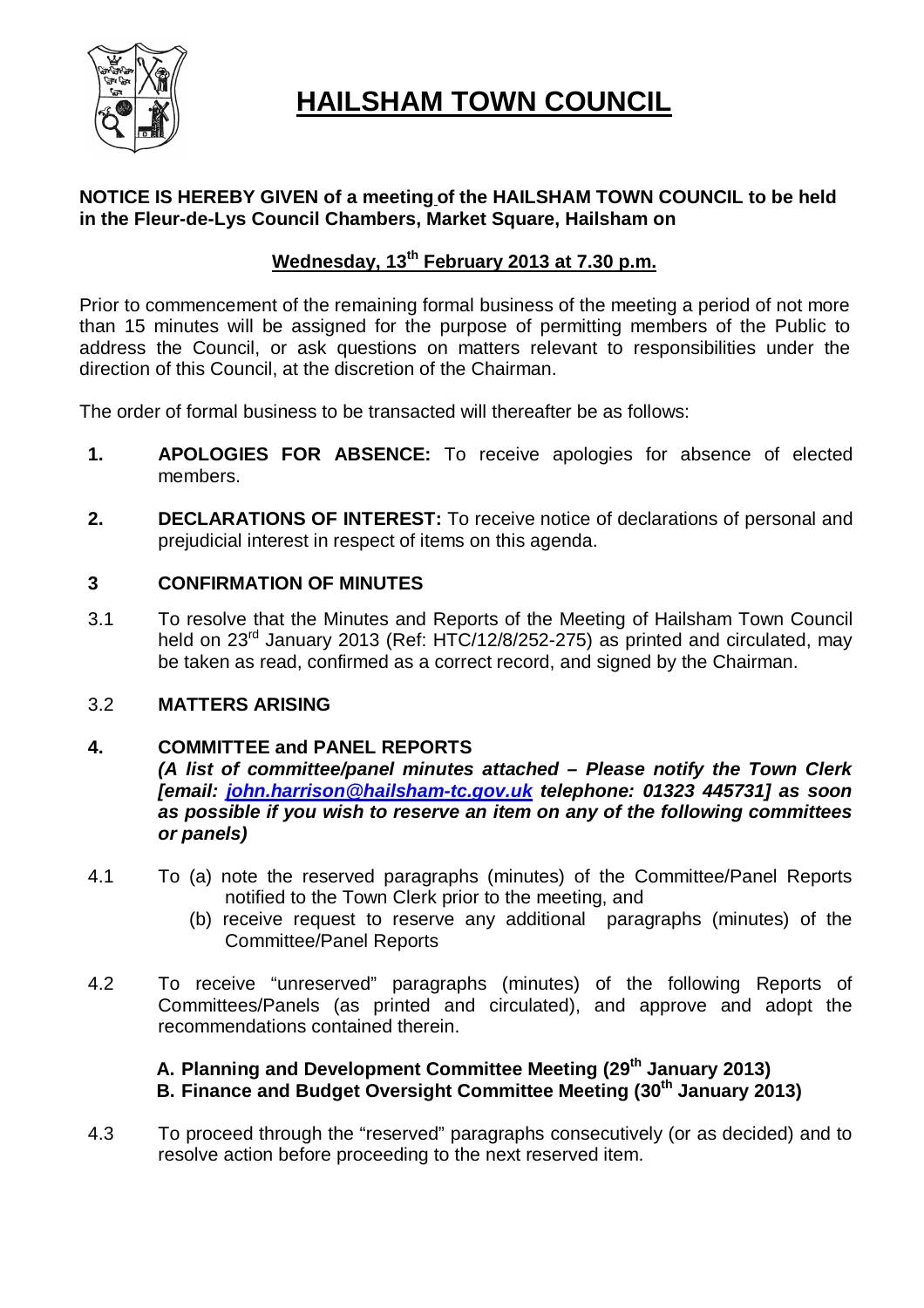# **5. Festivities and Events**

To consider the future position of festivities and events in Hailsham Town Council and possible alternative models for their planning and delivery

(*Report to follow – author Town Clerk)*

#### **6. Replacement Telephone System**

(i) To receive an update from the Deputy Town Clerk Business Enterprise Manager

(ii) To consider proposals received by the Council on a replacement telephone system and to resolve which option to procure.

(*Report to follow, author Deputy Town Clerk/Business Enterprise Manager).*

#### **7. Update on the Elector's Meeting**

To receive an update from the Town Clerk on format and preparations for the Annual Elector's Meeting and consider an alternative date or venue for the meeting.

#### **8. The Days for Hailsham Town Council meetings**

To consider whether an alternative day of the week is preferable for meetings of Hailsham Town Council for the following council year (from May 2013)

#### **9. COUNCILLORS' QUESTIONS/INFORMATION FORUM** (at the Chairman's discretion).

Jelun (S-

 JOHN HARRISON Town Clerk

### **NOTE TO MEMBERS: This meeting will be followed by a meeting of the Trustees of the:**

- (1) War Memorial Institute (Reg No 252291)
- (2) Western Road Memorial Institute (Reg No 255104)
- (3) Allotment for the Labouring Poor (South view and HMI) (Reg No 255106)
- (4) Allotment for Recreation Ground (Common Pond Alcove) (Reg No 255105)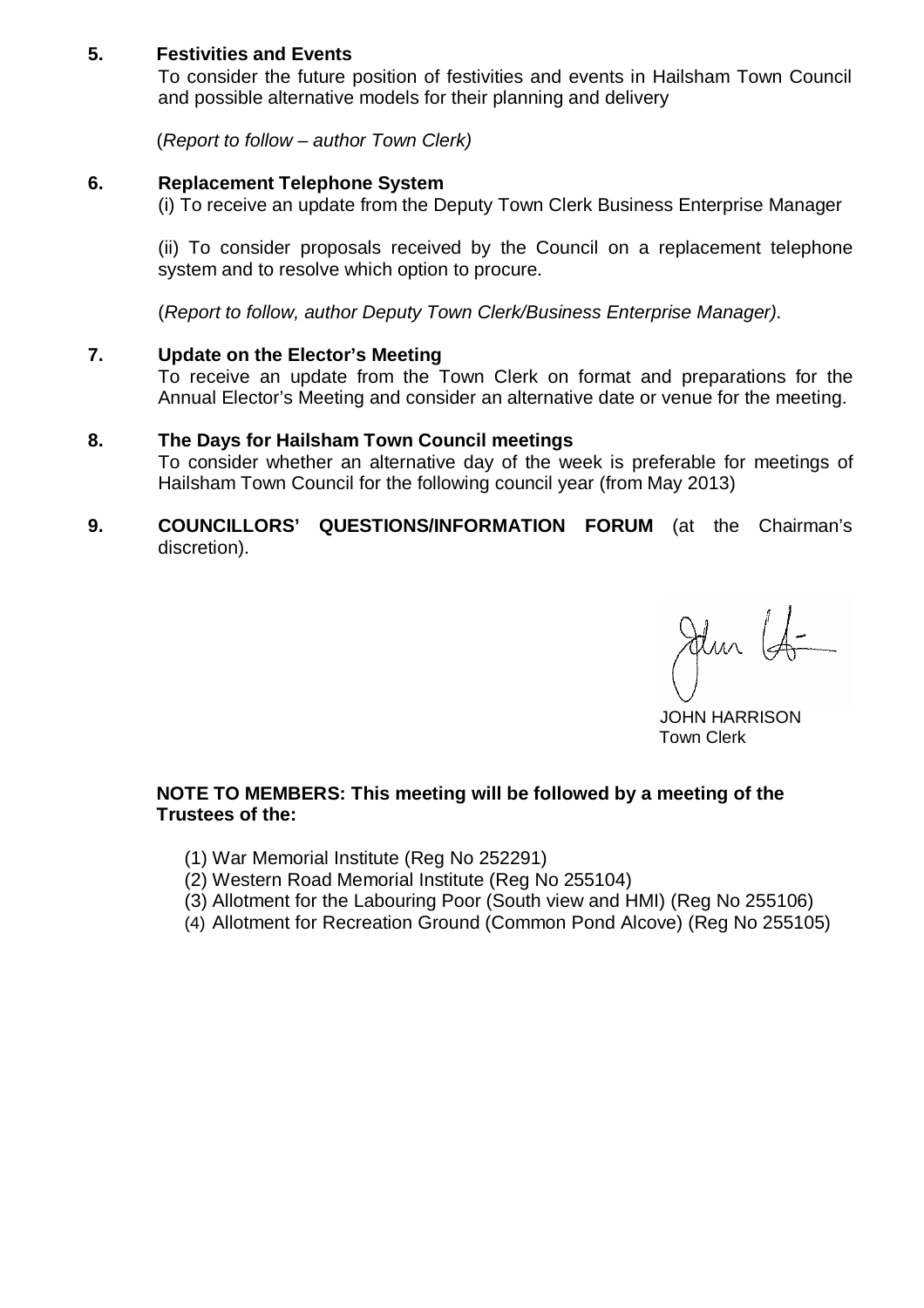

# **HAILSHAM TOWN COUNCIL**

**MINUTES** of the Meeting of Hailsham Town Council, held at the Fleur-de-Lys Council Chambers/Meeting Rooms, Market Square, Hailsham, on Wednesday 13<sup>th</sup> February 2013 at 7.30 p.m.

# **Public Question Time**

Prior to commencement of the formal business of the meeting a period of not more than 15 minutes had been assigned for the purpose of permitting members of the public present to address the Assembly, or ask questions (on matters relevant to the responsibilities of the Town Council) at the invitation and discretion of the presiding Chairman.

None were presented.

- HTC/12/ 9/276 **Present:** Councillors: Mrs. S. J. Bentley (Chairman), W. A. Bentley, B. F. Burchmore, Mrs. M. Burt, Ms C. V. Collinson, N. A. Collinson, N. S. Coltman, Mrs. J. Cook, W. F. Crittenden, R. T. Grocock (Vice Chairman), Mrs. S. E. Henstock, Mrs. B. Holbrook, P. S. Holbrook, S. McAuliffe, B. Marlowe, Ms A. O'Rawe, G. G. Rowe, Mrs. M. Rowe, M. J. Ryan Mrs. M. Skinner and C. Triandafyllou.
- 277 **Officers in Attendance:** J. Harrison (Town Clerk), M Caira (Deputy Town Clerk), D. Saxby and T. Hall.

#### 278 **Apologies for Absence:**

Apologies for absence were received and accepted from Councillors J. L. Blake and Mrs. D. M. Ryan.

### 279 **Declarations of Interest**

None presented.

### **Confirmation of Previous Minutes**

- 280.1 Councillor N. Collinson stated that he did in fact participate in the vote on Minute 267.1 – Precept and Budget 2013/14, but did declare an interest as he is a Wealden District Councillor.
- 280.2 **RESOLVED** that the Minutes and Reports of the meeting of Hailsham Town Council (Ref: HTC/12/8/252-275) held on  $23<sup>rd</sup>$  January 2013 were confirmed as a correct record, and signed by the Chairman.

#### **Matters Arising**

281.1 Councillor G. Rowe spoke in respect of Minute 264 – Budget for 2013/2014. He said that although he and Councillor Mrs. M. Rowe were unable to attend the meeting on  $23<sup>rd</sup>$  January 2013, he objected to and questioned the legality and ethicality of the deletion of the Minute.

Councillor G. Rowe and Councillor Mrs. M. Rowe wanted to record that they did not support or want to be party to the deletion of the minute.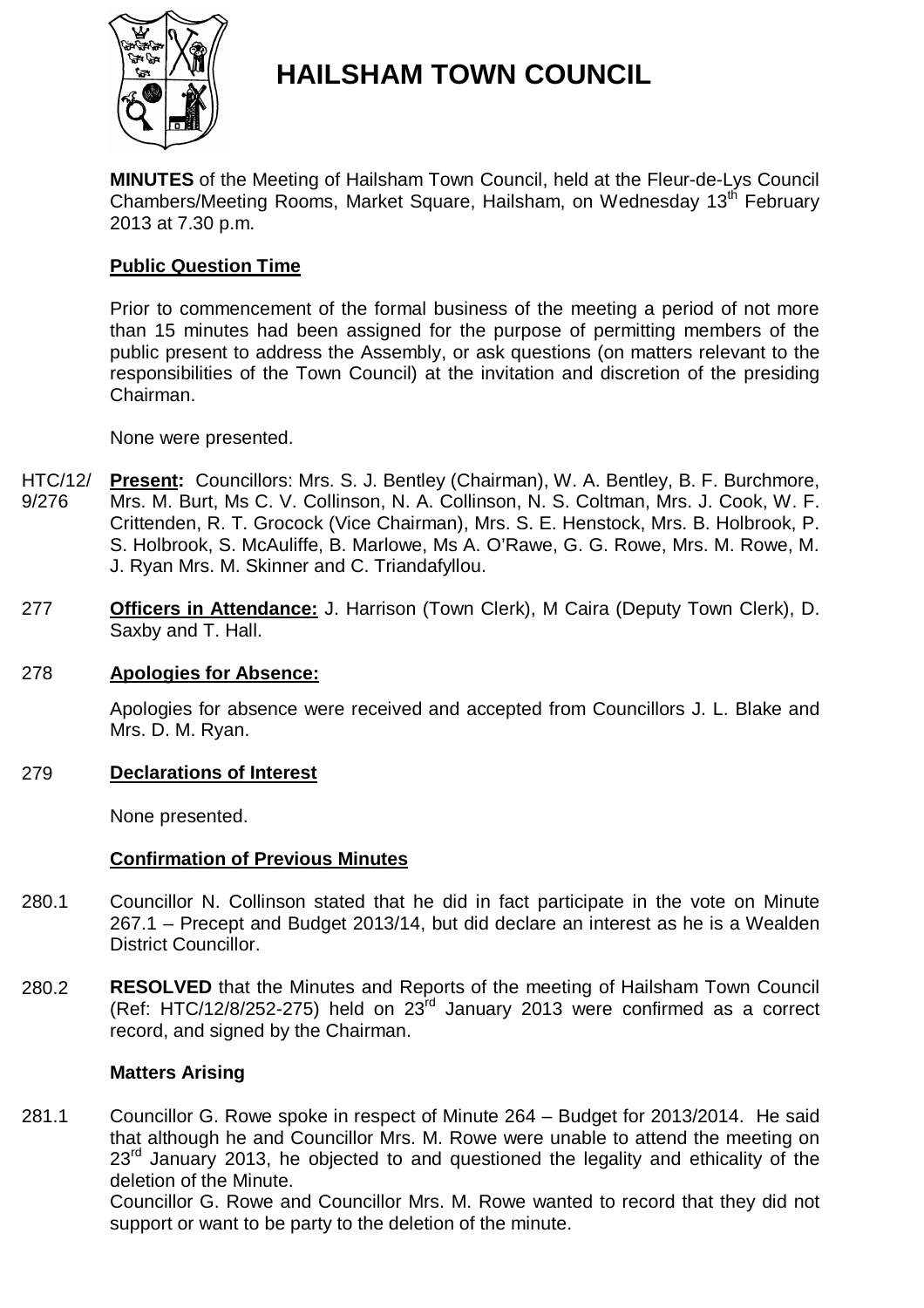281.2 The Chairman clarified and noted that it was a pity that Councillor G. Rowe and Councillor Mrs. M. Rowe were unable to be at the meeting on  $23<sup>rd</sup>$  January. Other members of the Hailsham Independent Group had been asked if the Minute should stand and requested that it be deleted. She assured Councillor G. Rowe that the minute was removed as it was not possible to clarify the statement.

# 282 **Committee and Panel Reports**

**RESOLVED**, after consideration in accordance with Standing Order 18(e), to receive the following reports of Committees, to approve and adopt the recommendations contained therein and the actions taken as reported therein.

**C.** Planning and Development Committee Meeting (29<sup>th</sup> January 2013)

**D.** Finance and Budget Oversight Committee (30<sup>th</sup> January 2013)

Planning and Development Committee  $-29<sup>th</sup>$  January 2013

283.1 Minutes 217 and 220 – Declarations of Interest and Grovelands School Planning Application

> Councillor W. Bentley said that all members of the Planning and Development Committee who were in attendance at the meeting on  $29<sup>th</sup>$  January 2013 should have declared an interest as the school was adjacent to Hailsham Town Council land, and the erection of a security fence at Grovelands School would have a direct consequence on Council staff. The fence would stop parents parking within the school grounds and they would, therefore, park in the street making access and egress from Groveland Barn impossible at certain parts of the day.

> Councillor W. Bentley said that Hailsham Town Council should object to the planning application on these grounds as well above.

283.2 **RESOLVED** the Town Clerk to write to East Sussex County Council objecting to the planning application for an erection of a security fence at Grovelands School as it would materially affect the working conditions of Hailsham Town Council staff and cause access problems for neighbouring residents. This objection to be copied to the headteacher of Grovelands School and invite her and the Chairman of Governors to a meeting with Hailsham Town Council.

#### 284.1 **Festivities and Events**

The Town Clerk spoke in respect of the officer's report circulated with the minutes.

Much discussion ensued.

# **RESOLVED** that:

- 284.2 a) Hailsham Forward be asked to assume responsibility for the regular market and reporting to the Business Development Committee and full council.
- 284.3 b) Hailsham Town Council to maintain responsibility for the summer fete.
- 284.4 c) defer a decision on responsibility for longer term festivity events and enter into talks with Hailsham Forward/ the Hailsham and District Chamber of Commerce on the future of the Christmas market, and liaise with HTC festivities group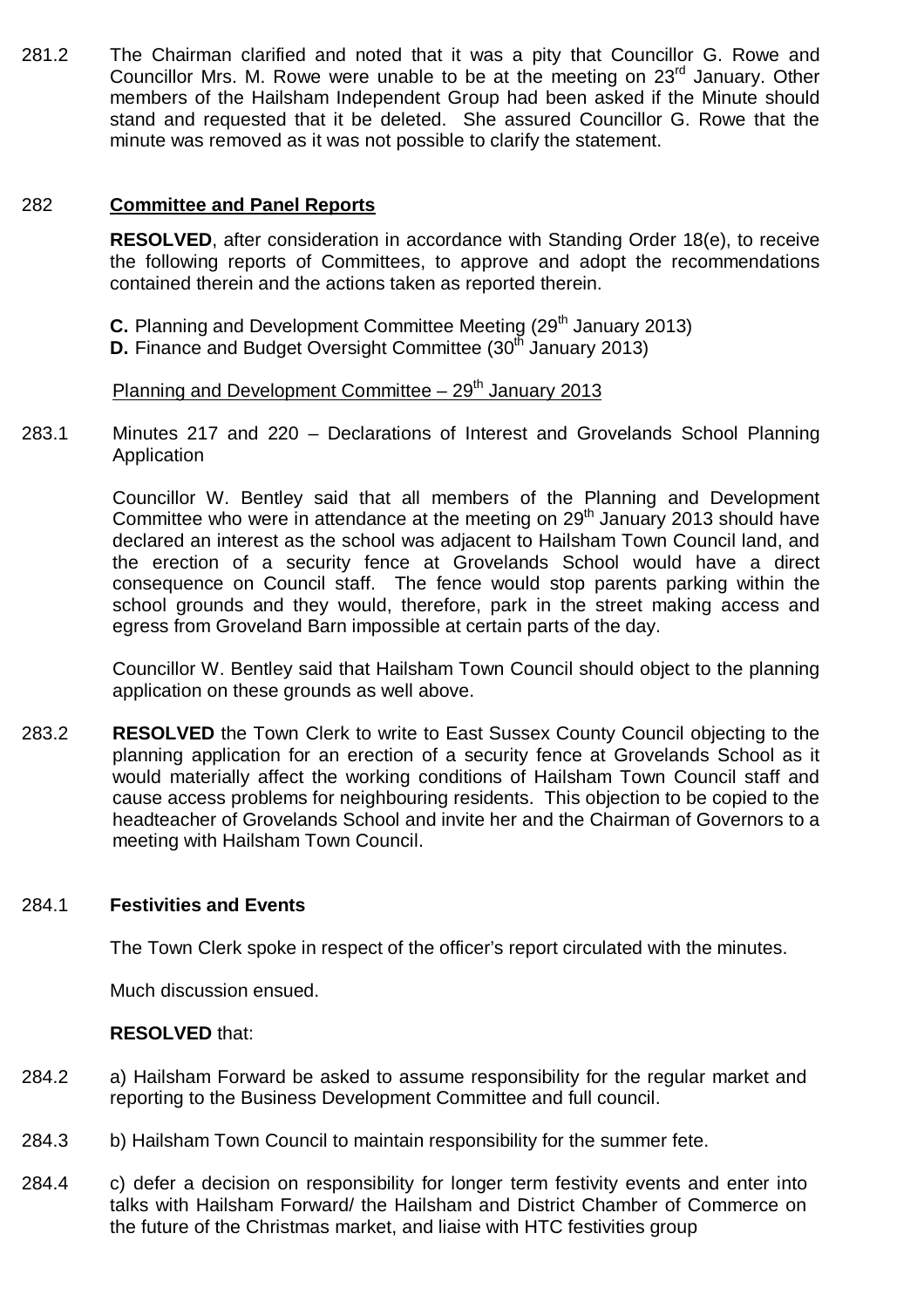284.5 d) Councillor S. McAuliffe to maintain responsibility for the Christmas lights with future plans being relayed to the Council and the HTC festivities group.

### 285 **Councillor Mrs. J. Cook**

Councillor Mrs. J. Cook left the meeting at 8.25pm.

#### **Replacement Telephone System**

- 286.1 Councillors G. Rowe and Mrs. M. Rowe declared an interest as they are neighbours of the owner of one of the companies who tendered for the work.
- 286.2 Councillor N. Collinson declared an interest as he is an acquaintance of one of those who tendered for the work
- 286.3 The Deputy Town Clerk spoke in respect of the officer's report circulated with the agenda.
- 286.4 Councillor W. Bentley thanked the Deputy Town Clerk for his report and for all the work he had undertaken on this project and asked for a recommendation.
- 286.5 The Deputy Town Clerk said that having met with all the interested companies he was most impressed with Vos Tel, and this was his recommendation to Council. Councillor N. Collinson concurred with this recommendation.
- 286.6 RESOLVED that Vos Tel supply Hailsham Town Council with a replacement telephone system as per the officer's report circulated with the agenda, and as Appendix HTC/12/9/286A to these minutes.

#### **Update on the Electors' Meeting**

- 287.1 The Town Clerk stated that the preferred date for the Annual Electors' Meeting of Tuesday 14<sup>th</sup> May 2013 could not proceed as the Hailsham Civic Community Hall was no longer available on that date.
- 287.2 **RESOLVED** to reverse the decision taken at the meeting of Hailsham Town Council on 23<sup>rd</sup> January 2013 to hold the Annual Electors' meeting on Tuesday 14<sup>th</sup> May as the venue was no longer available; and to empower the Town Clerk to re-arrange the meeting on Monday  $13<sup>th</sup>$  May 2013.

*Clerk's note: This was a special resolution and needed a two thirds majority in favour. It was carried unanimously.*

### **The Days for Hailsham Town Council Meetings**

- 288.1 Members were asked to consider whether an alternative day of the week was preferable for meetings of Hailsham Town Council for the ensuing Council year.
- 288.2 The Chairman said that she had approached the Chief Executive and the appropriate officer of Wealden District Council to arrange an urgent meeting to discuss the cost and availability of using the Hailsham Civic Community Hall as the venue for Hailsham Town Council meetings.

**RESOLVED** to defer a decision on the days for Hailsham Town Council meetings until the costs and availability of Hailsham Civic Community Hall were known.

### **Councillors' Questions/Information Forum**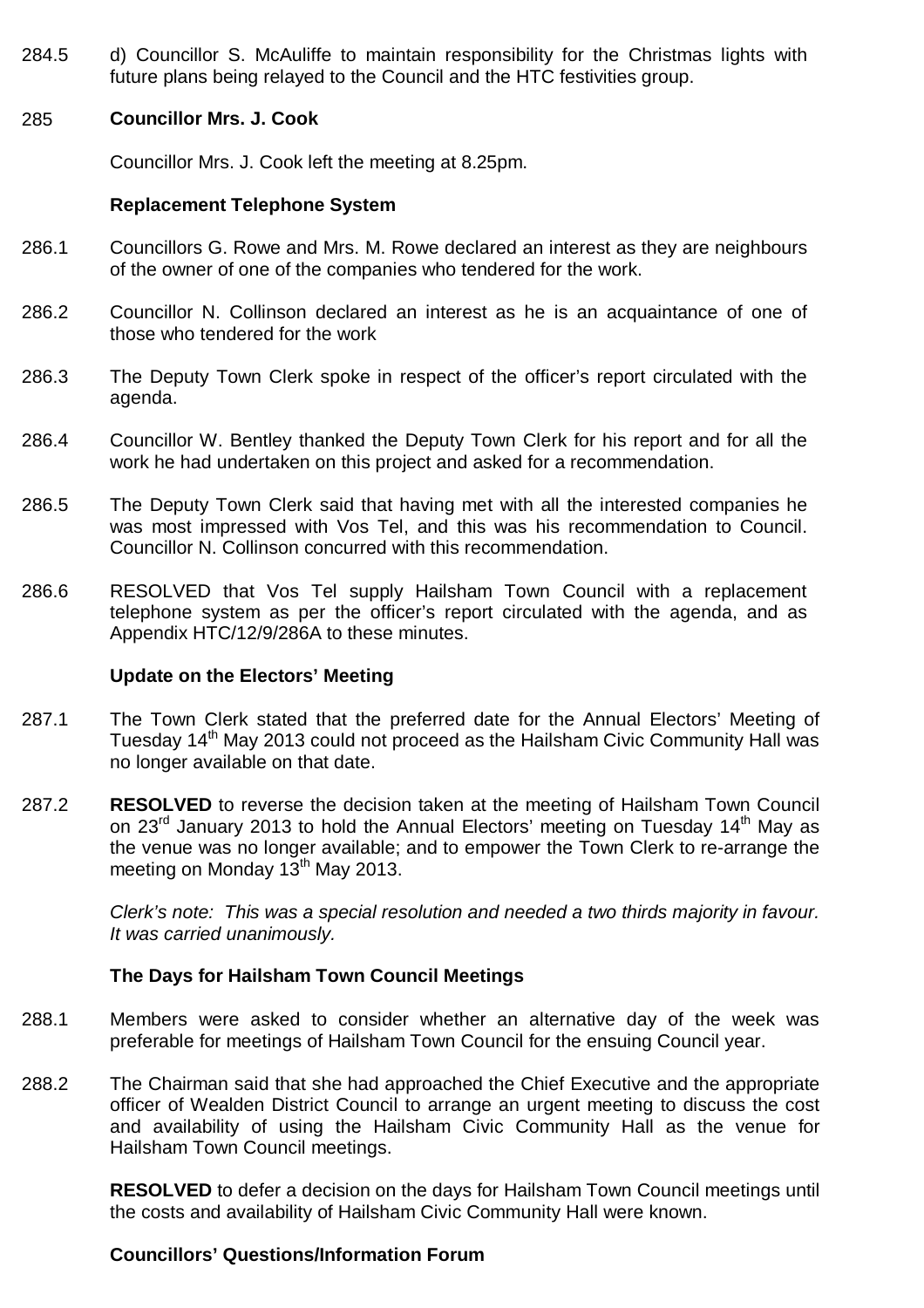#### 289.2 Issuing of Agendas and Reports

Councillor Ms C. Collinson said that whilst she was in favour of issuing Hailsham Town Council agendas and reports electronically she was concerned that they came in different emails, formats and from different officers and asked for procedures to be streamlined.

289.3 The Town Clerk said that he would look at how this could be achieved but stated that the frequency of council meetings and deadlines for the issuing of agendas made it difficult to get officers' reports to members at the same time.

#### Police Reports

- 290.1 Councillor Burchmore asked if it was still the practice for the police to attend the meetings of Hailsham Town Council.
- 290.2 The Town Clerk responded that the police came to these meetings quarterly and they were due to attend again at the next meeting.

#### Hailsham Forward

- 291 Councillor Coltman said that at the last Hailsham Forward meeting it had been agreed to devote some money to new signage on the entrance to Hailsham on the A22 indicating the town's presence.
- 292 Election Costs

Councillor P. Holbrook requested that the exact costs of the two recent by-elections be made available at the next meeting.

There being no other business, the meeting closed at 8.44pm.

Global/Minutes and Agendas/DS/ HTC Minutes 13<sup>th</sup> February 2013

**CHAIRMAN**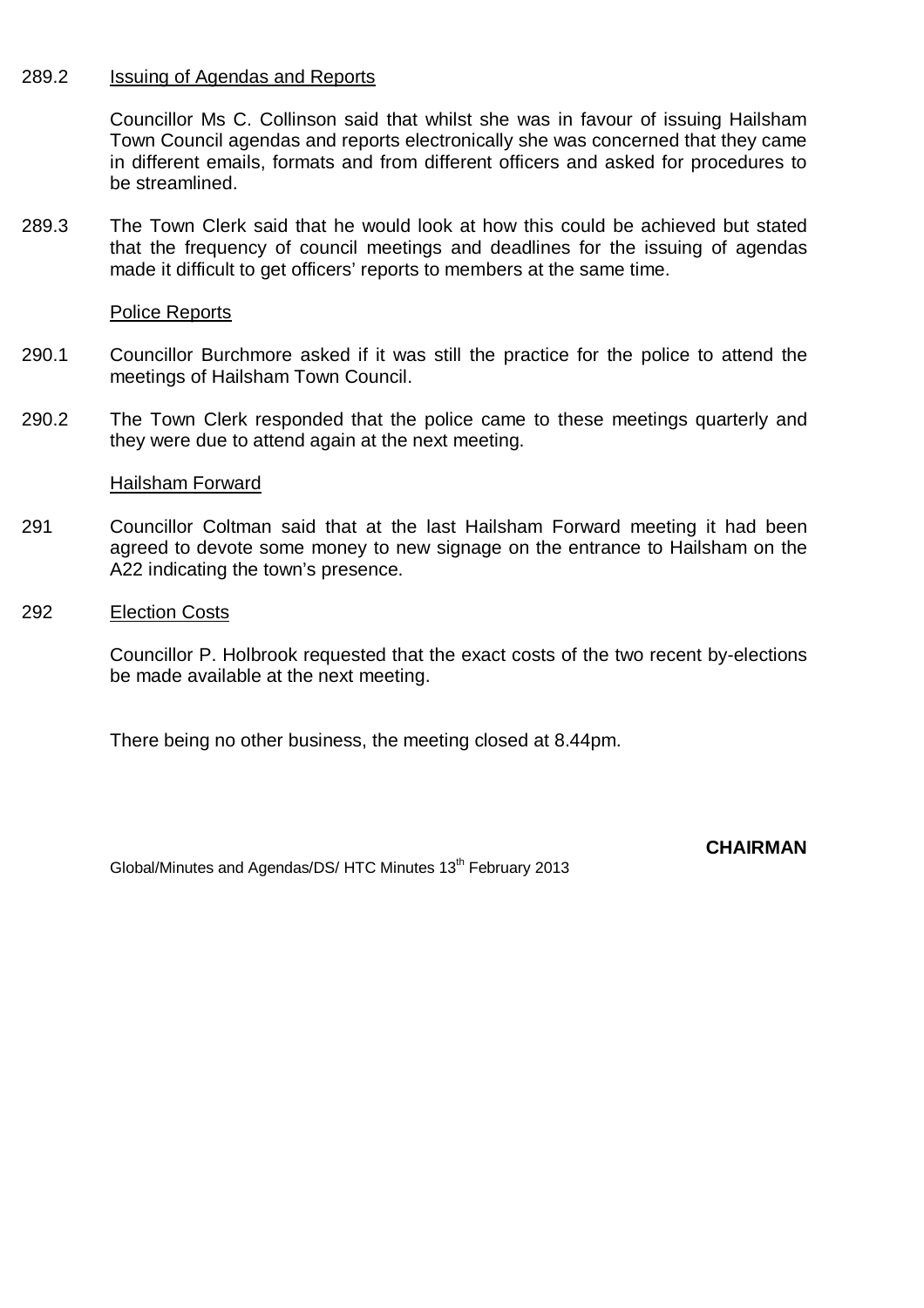**Report to: Hailsham Town Council**

**Date: 13th February 2013**

**By: John Harrison, Town Clerk**

**Title of report: Festivities and Events**

#### **1. PURPOSE:**

To consider the position of Festivities and Events in Hailsham Town Council and possible alternative 'models' for their planning and delivery

#### **2. BACKGROUND.**

#### **The current position**

For the 2012-13 municipal year, and that previous, Festivities and Events have been planned and organised by the four "Community Events" Oversight Councillors (in 2012-13 this has been Cllrs Mrs Jo Bentley, Mrs Margaret Skinner, C. Triandafyllou and P. Holbrook) working in partnership and consulting with representatives from local community groups (including Hailsham Lions, Rotary Club and Hailsham Farmers Market).

Decisions and plans have been made through what has essentially been a small informal Festivities and Events committee meeting on a regular basis with the services of the Environment and Leisure Officer acting as Clerk to that committee.

From the community groups, the individual representatives have changed over time, although for the main part the organisations represented have remained consistent. In some cases a specific organisation has been invited to attend according to the events being planned (for example a representative from the Hailsham Farmers' Market was invited while planning the Charter Market).

This is not a formally appointed committee or sub-committee of the council, with all the rules and controls that would entail, and council has not formally delegated authority to the Community Events Oversight Councillors to spend the budgets allocated for the festivities and events.

It should be noted that there is also currently an oversight role for Town Centres and Markets and that responsibility for Christmas Lighting this has sat with the oversight roles for the Environment this year. It could be argued that there is some overlap between the oversight functions of "Community Events", "Town Centre and Markets" and "Environment" (with respect to Christmas lights specifically) which has caused some confusion.

The fact that there has been no formally appointed committee to plan events has meant there have been no terms of reference for the informal group, including the levels of attendance required to make decisions & resolutions making recommendations to council (i.e. minutes have not been presented to council for approval or 'call over' if required).

It could be argued that this has increased the risk that a lack of information and knowledge has been passed onto both the council and the public of the plans and decisions made (as the minutes have not been public) and council has not been given the opportunity to be fully notified of, clarify and approve of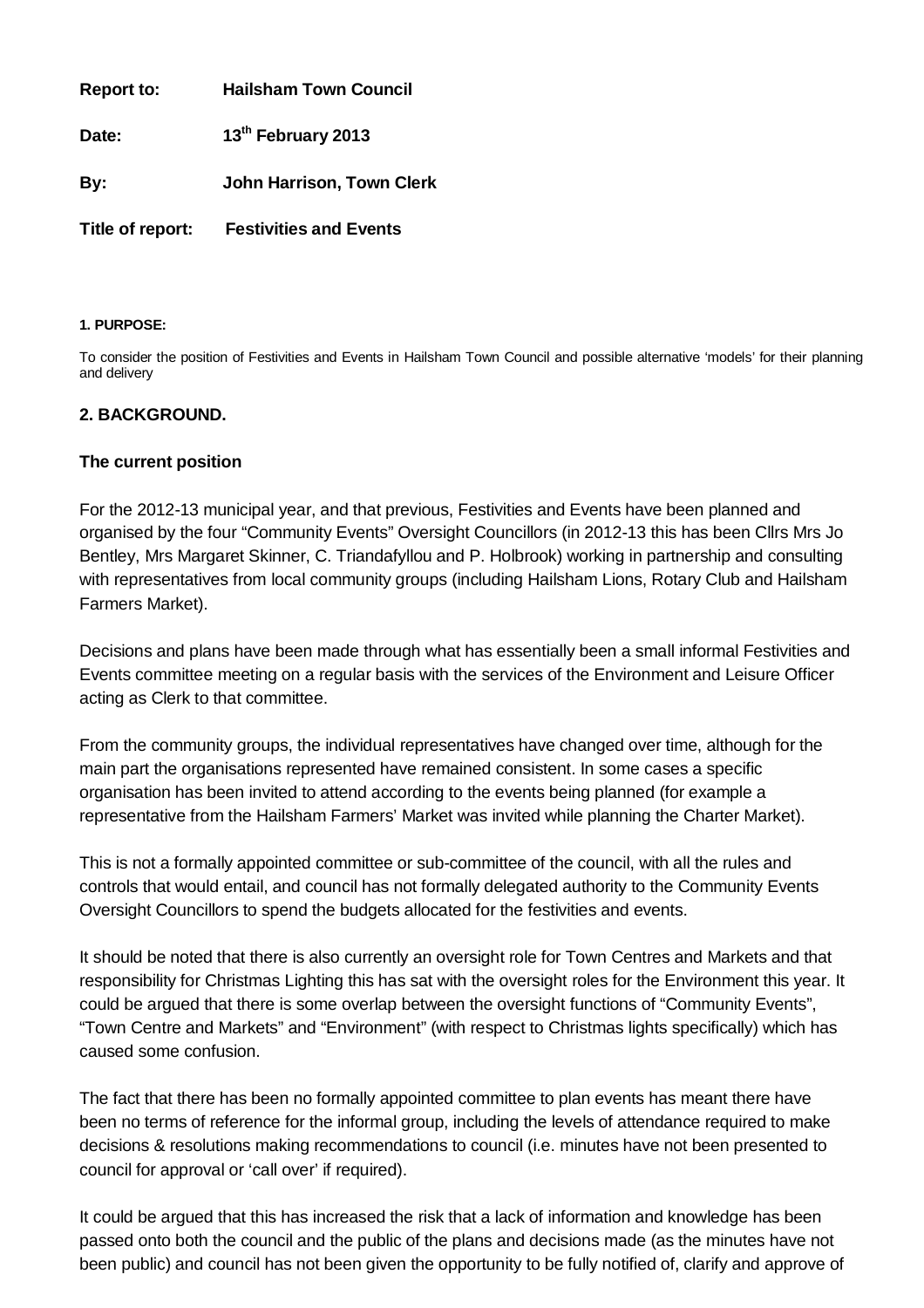plans and decisions.

In previous years there had been a formally appointed Festivities Committee with delegated responsibility for festivities, events and Christmas lights, which functioned as a formal committee or sub-committee of council.

However this year was jubilee year which resulted in an increase in council's activities in this area. Council successfully organised three events which were well received and successful, thus enhancing the council's image and role within the local community and its role in partnership working. These were the Charter Market, Jubilee Fete and Christmas Market.

### **3. FINANCIAL IMPLICATIONS**

# **3.1 Budgets for Festivities and Events**

# **For 2011-12**

A Budget of £4500 was allocated (£2000 budgeted at the start of the financial year and a further £2500 transferred from contingencies) for the Christmas Market.

£2000 of this was carried forward to the next financial year.

### **For 2012-13**

A budget of £7500 was allocated for the Jubilee Fete and Charter Market and £7000 for the Christmas Market, which included £2000 brought forward from 2011-12. Therefore total budget for all events was £14,500

For the Jubilee Fete £5790 was spent and an income of £631 gained (net spend of £5159.00) For the Charter market £3344 was spent and an income of £635 gained (net spend of £2709) For the Christmas Market £4498 was spent and an income of £966 gained (net spend of £3532)

### **For 2013-14**

£4000 has been allocated to the Charter Market £5000 has been allocated to the Christmas Market £3000 will be brought forward from this year's budget Therefore totalling £12,000

### **3.2 Budgets for Festive Lighting**

For 2012-2013 a budget of £10,000 was allocated, with £1647 brought forward.

To date £10,982 has been spent and an income of £985 gained, therefore net spend is £9997.

For the 2013-14 budget, £12,000 has been allocated to Christmas Festoons, with an anticipated income of £1000 (and therefore a net budget of £11,000).

### **4. CONSIDERATIONS.**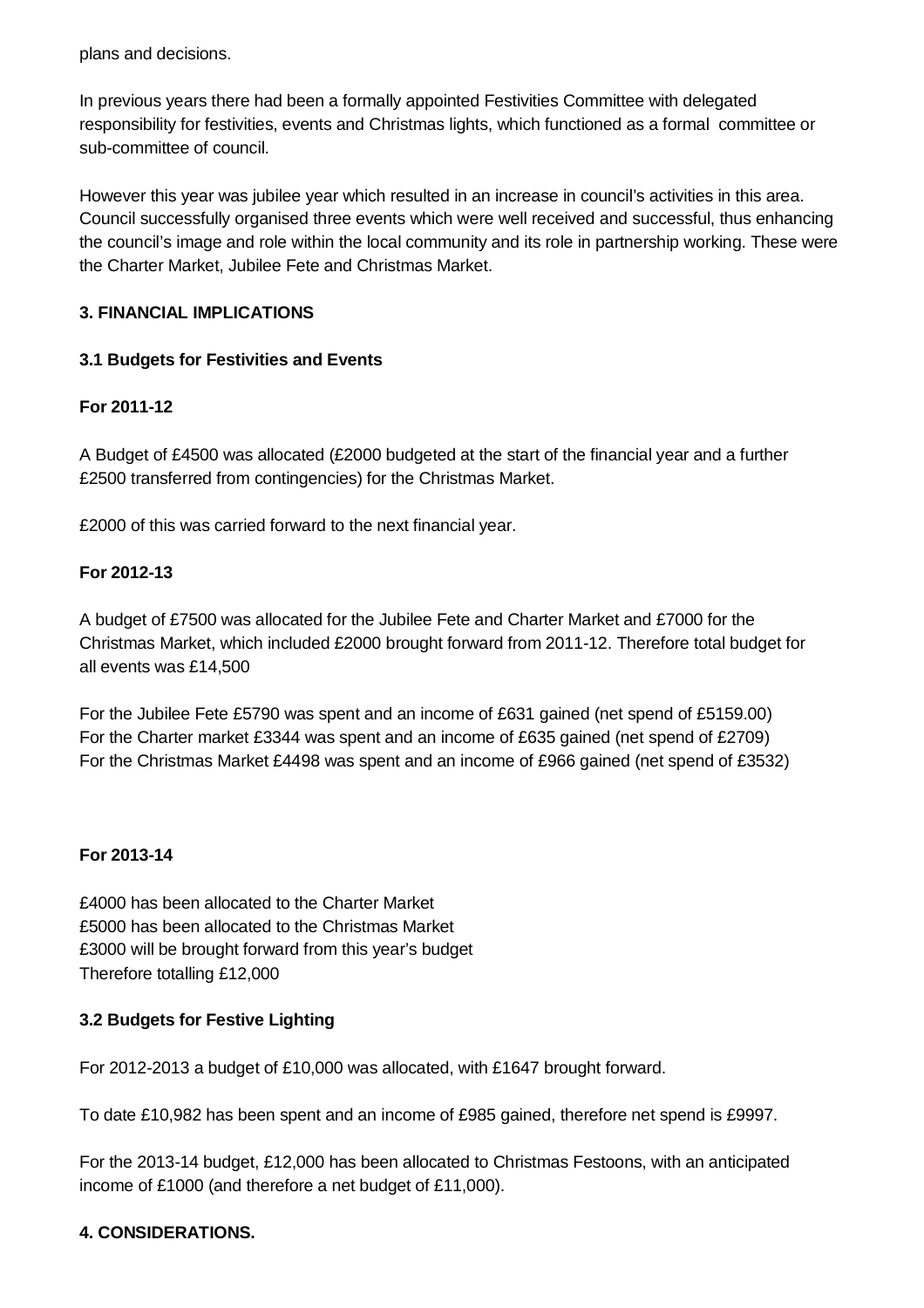Council is asked to consider:

- 1. Whether it wishes to continue to plan and organise events itself for future years?
- 2. How responsibility for their planning will be delegated and organised?
- 3. The potential 'overlap' between oversight functions for Town Centres and Markets, Community Events and Environment?
- **4.** The position of Christmas Lighting in any structure or method of organisation decided upon**?**

#### **Possible models**

The following possible models of organisation for Festivities and Events are suggested;

### **1. Maintain the status quo**

Four oversight councillors for Community Events are appointed, who work in partnership with community organisations in planning events, continuing to meet as an informal committee.

Responsibility for planning Christmas Lights stays with the oversight function for the Environment. The oversight function for Town Centres and Markets remains.

This approach maintains flexibility within the roles and particularly for the F&E informal 'committee' which is not tied to specific meeting times and dates and does not operate within the controls of a formally appointed committee. This also means that committee decisions are not approved by council or communicated to the public via publicly available minutes. This also means that the potential for confusion over responsibilities still exists.

### **2. A formally appointed Festivities and Events committee**

This would function in essentially the same way as at present. However, membership of the committee would be formally resolved and terms of reference determined. This would include the need for a level of attendance for decision making and voting on resolutions. Minutes would become formal records, with decisions to be approved (or not) by full council and questioned or clarified via the 'call over' process. The minutes would become publicly available records.

The committee could continue to work in partnership with community organisations, although external bodies could not take part in votes on the expenditure of Hailsham Town Council monies and use of council resources.

Council has previously expressed a desire to reduce the number of formal committees and this option would not achieve that. However, this option would result in a 'formalised' approach to the status quo and therefore would not actually result in more committees or the use of more officer and outdoor works team resources than at present.

### **3. Council opting not to fund or organise any further festivities and events**

This would result in a saving of £12,000 in the 2013-14 budget. This would also free-up resources within the council involved in supporting the informal committee, organising and setting up the events.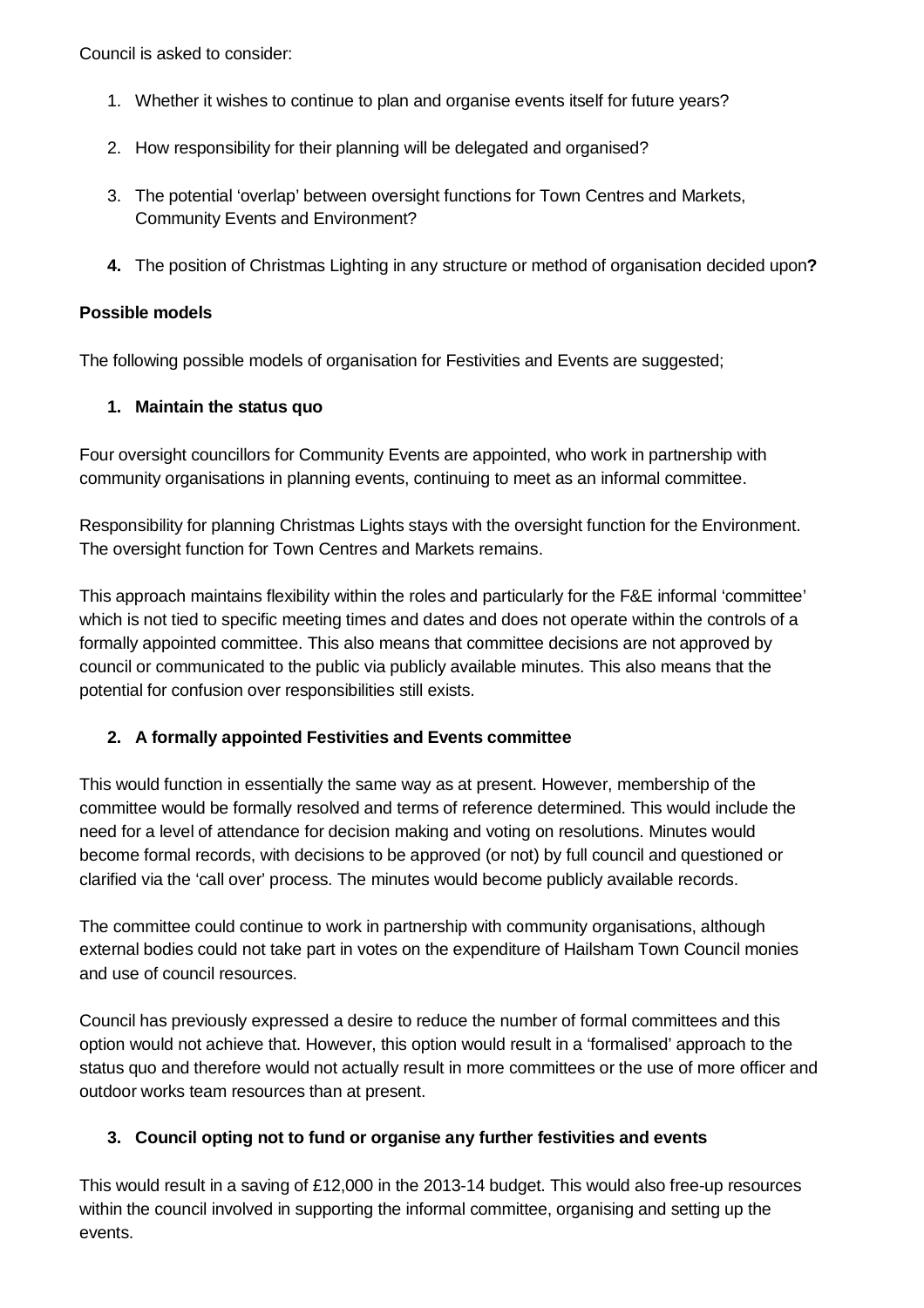However it would mean that the successful events organised this year, such as the Christmas Market and the Charter Market would not be held. These were well received events organised to the benefit of the community which for the most part enhanced the council's reputation.

# **4. Council opts to offer grants to external organisations to organise community events for the town.**

The budget of £12,000, or a proportion of it, could be offered to external organisations via a bidding process as 'grants' to organise and manage events for the benefit of the town. The full criteria and bidding processes would need to be carefully defined and administered.

This is permitted under Section 137 of the Local Government Act 1972 ('Power of local authorities to incur expenditure for certain purposes not otherwise authorised') for non-commercial organisations.

For commercial organisations, this is permitted under Section 144 of the Local Government Act 1972 ('Power to encourage visitors and provide conference and other facilities') as confirmed by the Society of Local Council Clerks.

Once council has achieved the General Power of Competence it can lawfully pursue any activity as long as it is legal. There are no restrictions within council's own financial regulations or standing orders that would prohibit the awarding of grants in this way.

Decisions regarding the grants criteria and the outcome of applications could be delegated to: the Finance and Budget Oversight Committee, to a meeting of full council, to a reduced oversight function for Festivities and Events or to a specially appointed panel.

This option would mean that the council is not directly responsible for planning and organising any events for the benefit of the community with all the positive connotations of that activity.

It also carries an increased risk brought about by the council's lack of control of the events funded. Council would not be directly responsible for the events it has funded which could potentially turn out to be not of the quality or benefit to the community it would have desired. This would have to be carefully managed through the bidding process and the setting of criteria.

However, this option would also mean that there is no longer a requirement for a Festivities and Events Committee to meet either formally or informally therefore freeing-up Councillor's time to concentrate on other issues and would also free-up resources within the council's staff involved in supporting the informal committee, organising and setting up the events, although the grants would have to be carefully administered and publicised.

# **5. Delegation of responsibility to the Business Development Committee working in partnership with 'Hailsham Forwards'**

At the meeting of the Hailsham Forward Executive team on 14<sup>th</sup> January 2013, it was noted that:

*For many years the Town Council had organised Christmas and other town centre events and provided a Christmas lighting scheme. Mickey Caira asked the Team if they considered that these should be organised by Hailsham Forward.*

*It was agreed that this should be done by the Team in the future but this would require negotiation and agreement with the Town Council. The Team were keen to work with the established Arts Festival as a key event to attract people into the town centre.* 

*It was also agreed that the Team would not want to get involved in the summer fete planned to*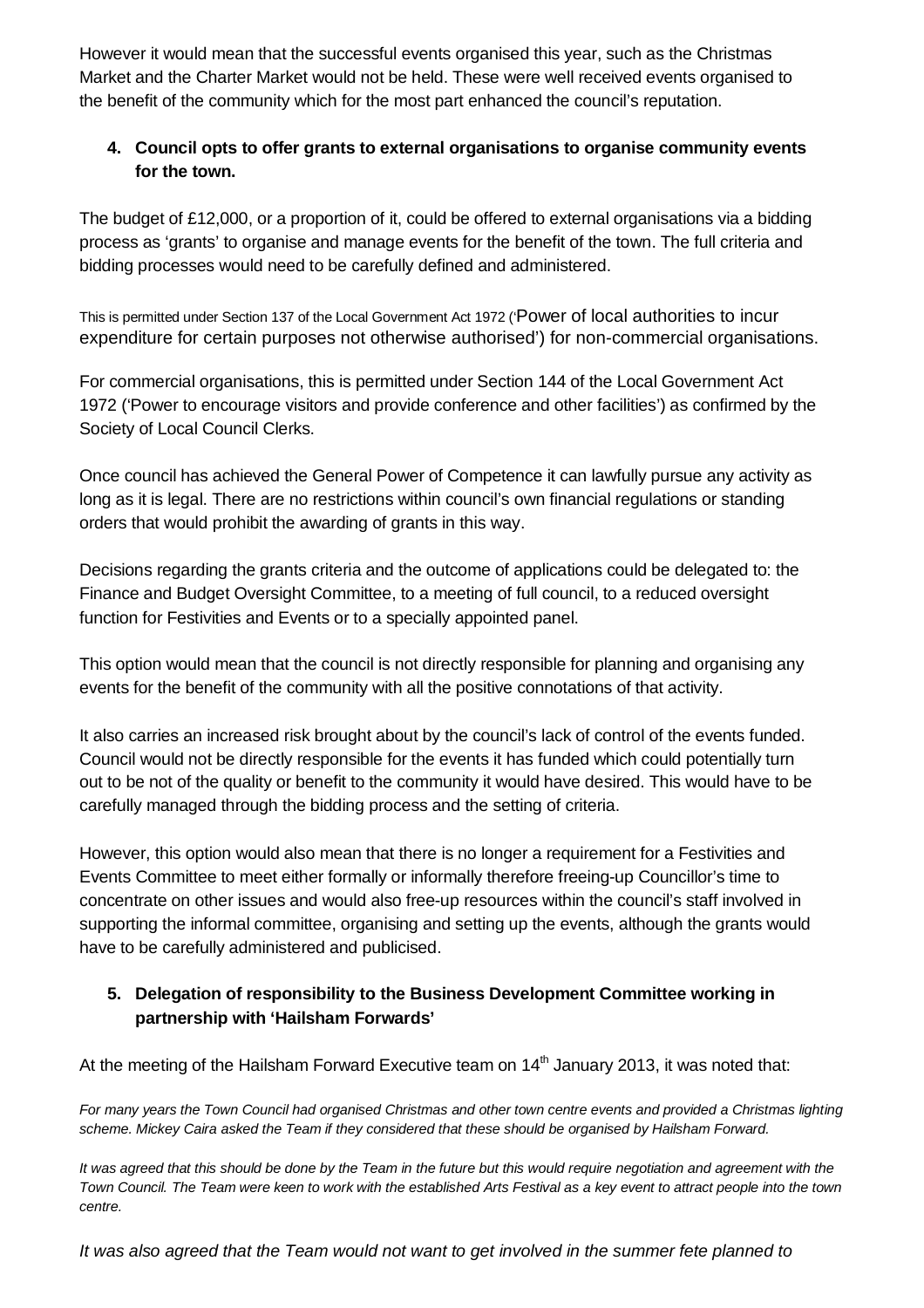#### *take place on the recreation ground. (Ref 1/13/6)*

The Town team has also expressed interest in being directly involved in the planning of a regular Town Market and is generally involved in influencing and developing ways of improving and enhancing the town's economy and attractiveness as a visitor destination, such as support for the Hailsham Arts Festival. The events so far organised by the council, such as the Charter Market and the Christmas Market would seem to fit very closely with the aims and objectives of *Hailsham Forward*.

It is therefore suggested that an option would be to delegate responsibility for deciding how best to manage the events to the Business Development Committee, working in partnership and closely consulting with the *Hailsham Forward* stakeholder group and executive committee.

In doing so, the Business Development Committee could indeed decide to adopt any of the other options proposed here or a combination of them. For example, by retaining some of the allocated budget to organise a specific event that would then be directly attributable to Hailsham Town Council and also have the approval of Hailsham Forward and allocating some of the budget for the suggested grants scheme advised above.

The *Hailsham Forward* executive has stated that it does not wish to be involved with the planning and organising of the Summer Fete planned for the summer of 2013 which is already under way. Therefore this option may take some time to fully develop and may not come into fruition until later in the year.

It will be necessary to manage the interplay between Hailsham Forward, the Business Development Committee and council very carefully, with clear lines of accountability and delegated responsibility agreed. However this option should ensure that events are planned and delivered with full and effective consultation with the body appointed to represent the business and economic interests of the town amongst most of the key stakeholders, through the 'control mechanism' of the Business Development Committee and full council.

This option may therefore enhance partnership working between the council and other key stakeholders in determining events and potentially that other resources become available to contribute to the planning and delivery processes once Hailsham Forward has become more fully established.

### **Further Considerations**

Council is asked to consider the fact that in the recent past, it has proven difficult to recruit sufficient volunteers to confidently cover all roles required for events and it may therefore be necessary to utilise council staff resources to a greater extent to cover events if they are planned, managed and delivered 'in-house' in the future.

### **6. CONCLUSION.**

**1. Council is asked to consider whether it wished to continue to fund festivities and events into the next municipal year (council should note that plans are already underway for a Summer Fete in 2013).** 

**2. If council does wish to continue funding events, is asked to consider which of the options for their planning and delivery (as above), or combination of them, is most desirable.**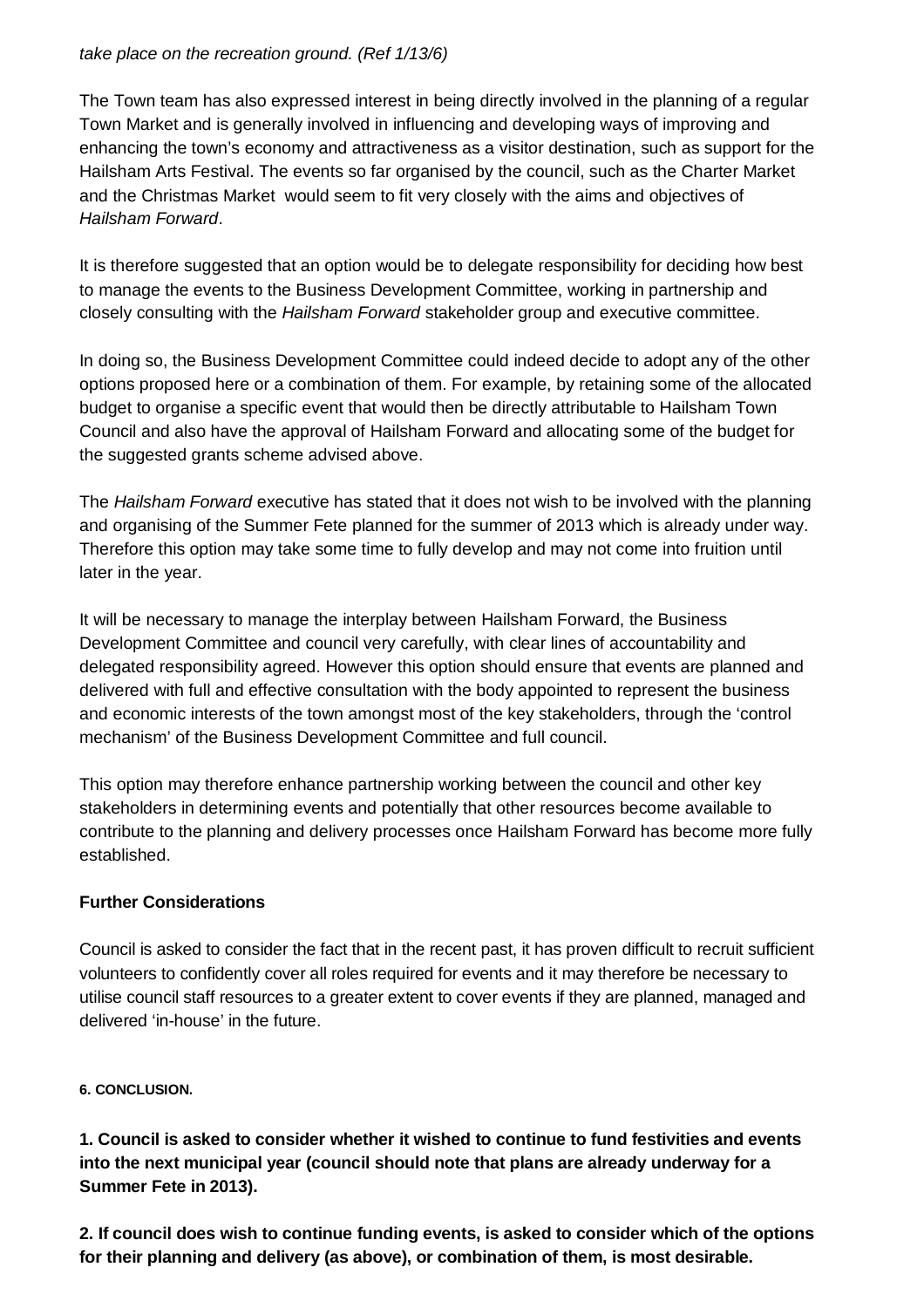**3. Council is asked to consider where the design, organisation and management of Christmas Lights schemes and any associated 'switching-on event' sits within any desired structure.**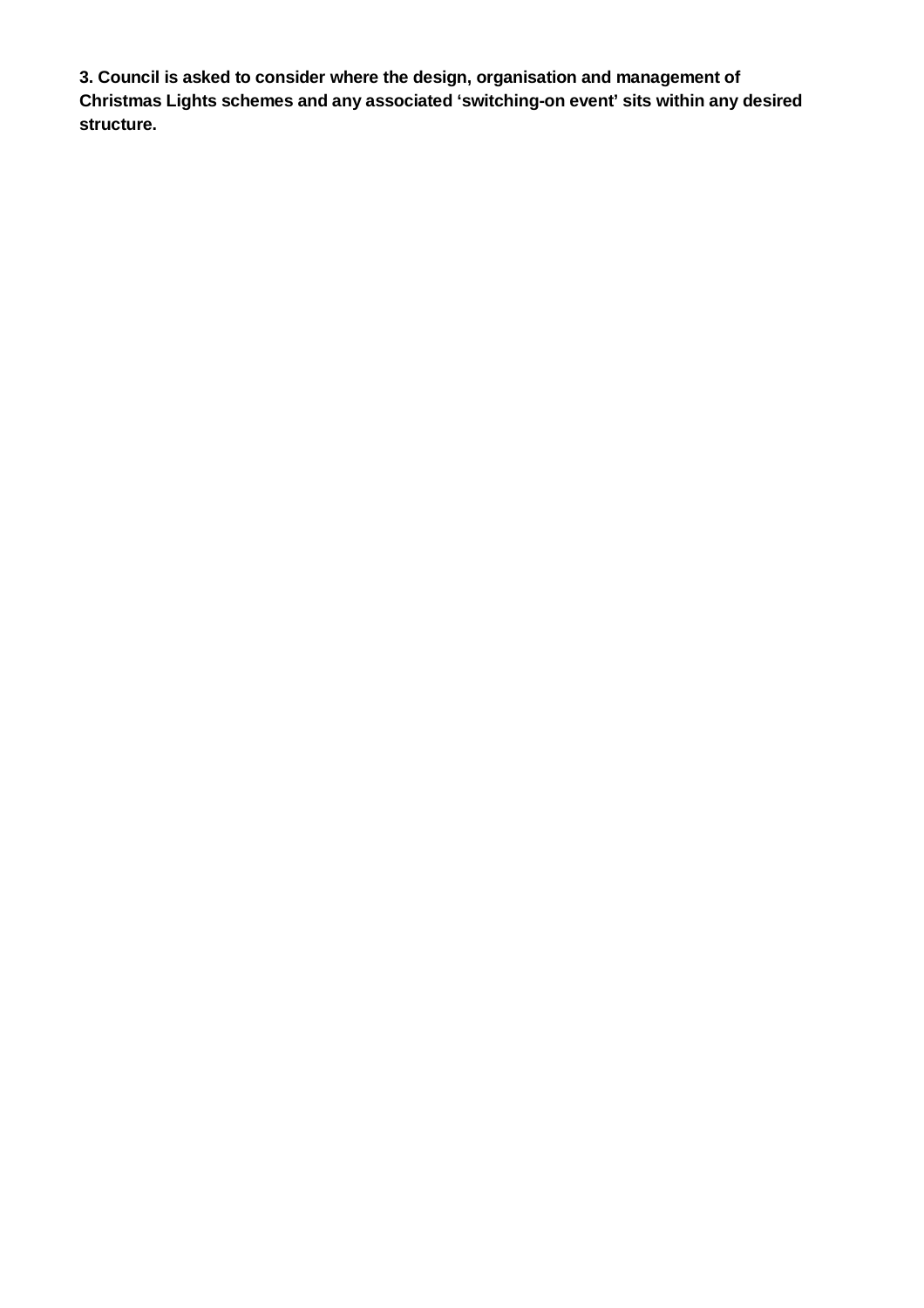**Report to: Hailsham Town Council**

**Date: 13th February 2013**

**By: Mickey Caira, Deputy Town Clerk & Business Enterprise Manager**

**Title of report: REPLACEMENT TELEPHONE SYSTEM**

**PURPOSE:**

To consider proposals received by the Council on a replacement telephone system and to resolve which option to procure. **BACKGROUND:**

The Council entered into a seven year contract with Systemcare (now Digiquip) in May 2006 to supply a telephone system for voice and data services (internet and email connections) to service the Town Council Offices, Square Youth Café and Hailsham Cemetery. All the equipment under the current contract is rented under a fixed term agreement and this will expire around the same time as the service contract supplied by Digiquip. At this point all the equipment must be returned to the rental company.

The Council must therefore source a new telephone service contract prior to 31<sup>st</sup> March 2013. It is vital that a new contract is secured as soon as possible to allow for the changeover time to a new contractor whilst retaining the Council's specific telephone numbers.

The Council considered two proposals on 23rd January 2013 and resolved "*to instruct the Deputy Town Clerk to pursue a system that included VOIP and superfast broadband with Hailsham based companies along with Wealden District Council be invited to participate; and that the provision of mobile telephones for staff be discussed at the next Council meeting on 13th February 2013."*

The two contractors that had already submitted proposals to the Council, plus two Hailsham based companies and Wealden District Council were invited to submit quotes for the supply and services of a fully hosted VOIP telephone system, including Superfast broadband, for an initial one year contract and option to extend if appropriate.

Wealden District Council has confirmed that they are not able to set-up and provide a telephone system to the Council by the 1<sup>st</sup> April deadline, as a result of other major commitments that are time sensitive. Wealden has however offered to review what can be provided to the Council in the future.

### **CONTRACTOR QUOTATIONS:**

RJ Cortel a Heathfield based company:

Initial set up costs: £5,906.24 ex VAT

On-going monthly costs £424.96 ex VAT and call charges (£5,099.52 per annum) Total cost for first 12 months £11,005.76 ex VAT and call charges

Overline a Worthing based company:

Initial set up costs: £5,994.87 ex VAT

On-going monthly costs £ 335.82 ex VAT and call charges (£4,029.84 per annum) Local and national calls @ 1p per minute, mobile calls @ 7.5p per minute Total cost for first 12 months £10,024.71 ex VAT and call charges

Vos Tel a Hailsham based company: Initial set up costs: £6,632.68 ex VAT

On-going monthly costs £264.33 ex VAT and call charges (£3,171.96 per annum) Total cost for first 12 months £9,804.64 ex VAT and call charges

Chalvington Communications a Hailsham based company: Initial set up costs: £3,499.50 ex VAT On-going monthly costs £325.82 ex VAT and call charges (£3,909.84 per annum)